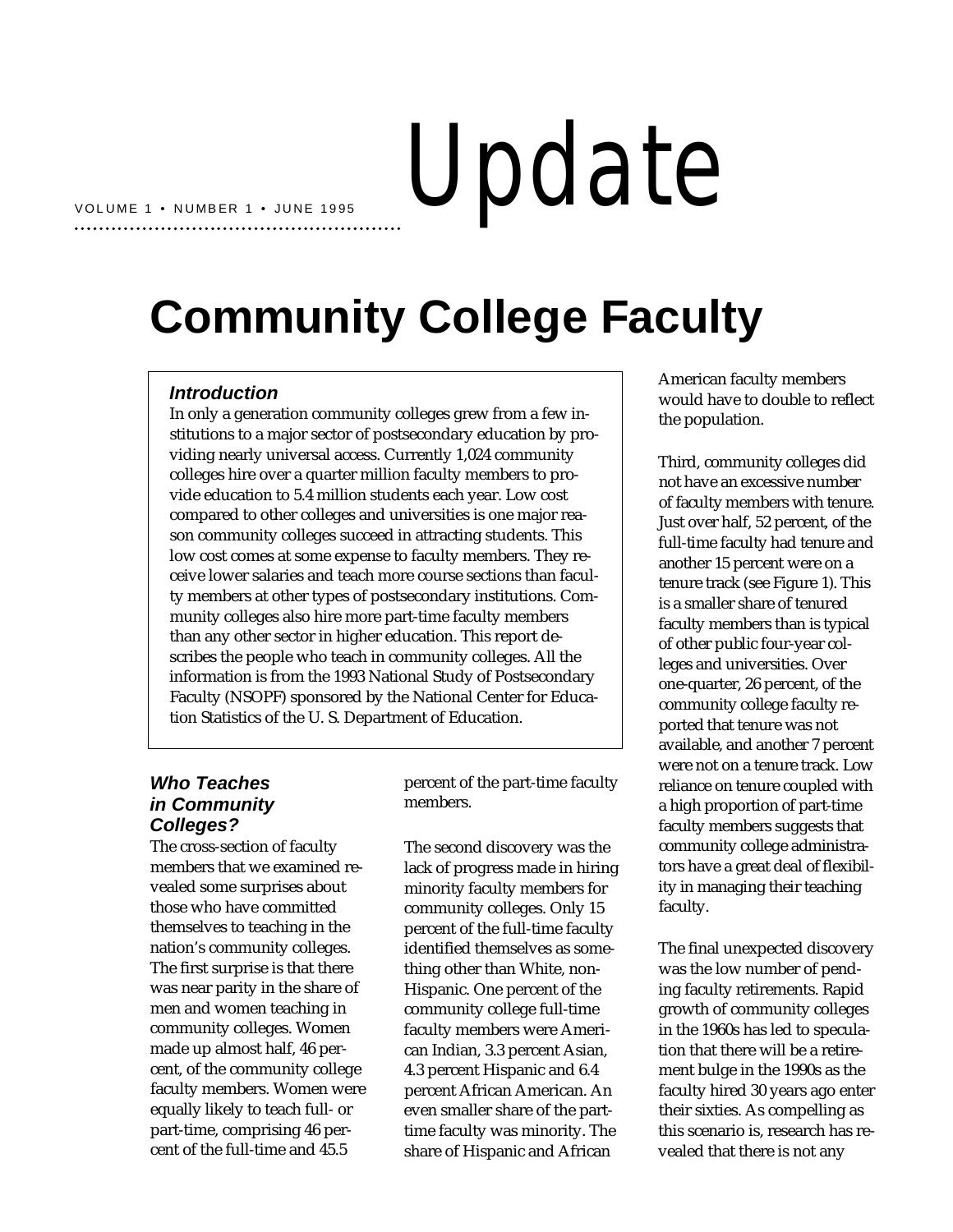

pending retirement crisis in the community colleges. NSOPF showed that just over 10 percent of the full-time faculty members were 60 years or older and 13.5 percent were between 55 and 59 years old. The remaining 76 percent were under 54 years old.

Just over 19 percent of the fulltime faculty members suggested any likelihood of retiring in the next three years. If everyone who suggested in NSOPF that they were considering retirement left teaching, a maximum of 8,800 community college teachers would be lost annually to retirement over the next few years. A more conservative assumption would be that everyone will retire at age 65. Under this assumption, roughly 3,000 faculty members will retire annually over the next five years, with the number increasing to 4,600 between 2000 and 2005. The best guess is that the average community college will need to replace between three and nine retiring faculty members annually over the next decade. More faculty members will be eligible to retire each year over this period, but there is no indication of a destabilizing loss of community college faculty members in the future.

#### **Teaching Loads and Methods**

As expected, most full-time community college faculty members listed teaching as their primary activity. Ten percent of the full-time faculty members said that administration was their primary activity and 6 percent had assorted other responsibilities that were

more important than teaching. The remaining 84 percent specified teaching as their main occupation.

Many full-time faculty members reported working in addition to their basic job. Well over half, 57 percent, had overload work in the institution. Over one quarter of the fulltime faculty members worked outside their home institution.

Community colleges did not offer many of the giant lecture sections that frustrate lower division students at major universities. Full-time faculty members at community colleges taught 29.0 students in the average class and part-time faculty members taught 23.3 students in a section.

More community college faculty members taught science than any other subject, closely

### **Figure 2**

#### **MAJOR TEACHING AREAS**



**2 / NEA Update**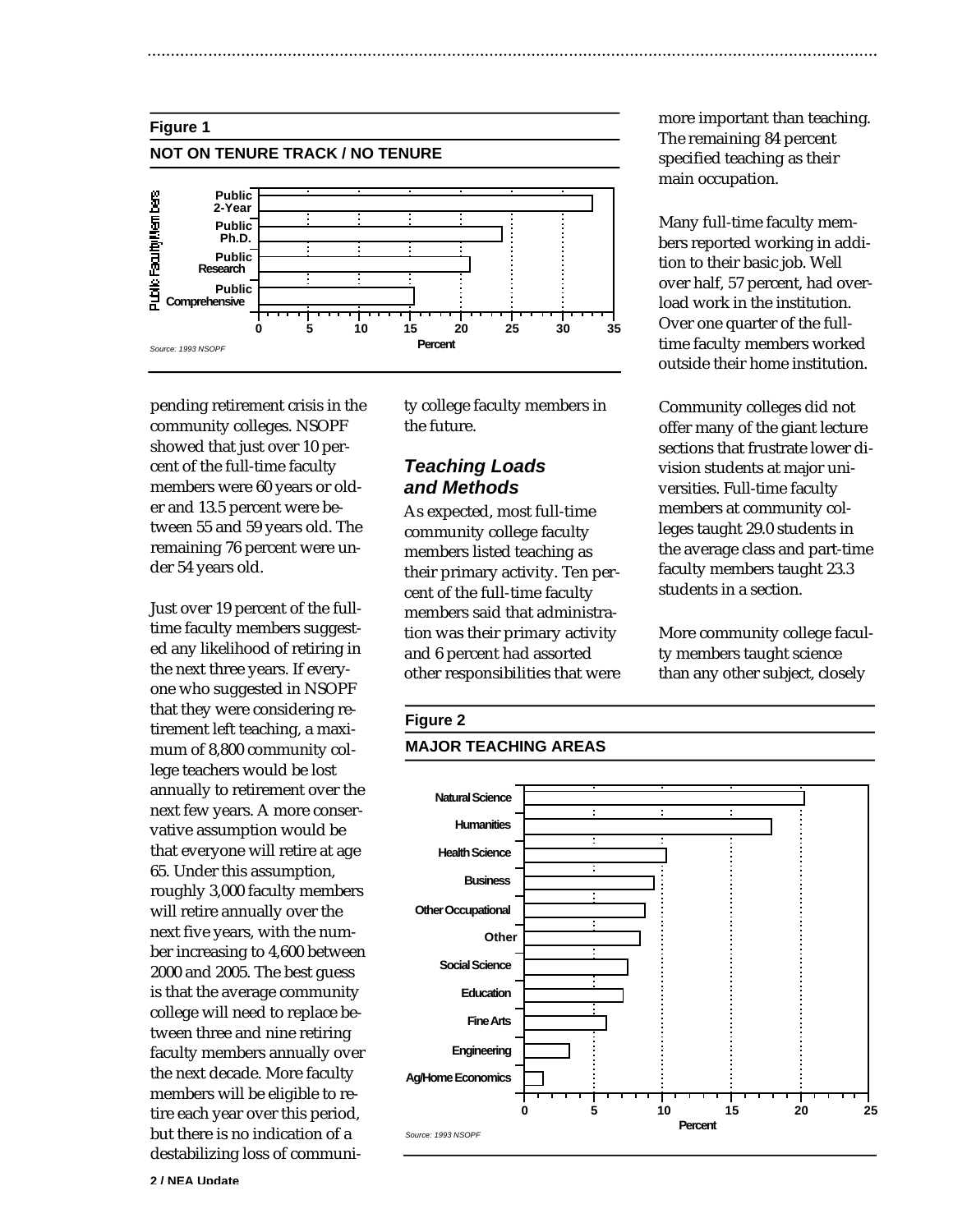#### **Figure 3**

#### **EVALUATION OF STUDENT WORK**



followed by humanities. Figure 2 lists the percentage of faculty members teaching in each of the major academic areas.

The "Other" Category includes programs such as communications and law.

Most community college faculty members used traditional classroom methods in their classes. Lectures top the list, closely followed by seminars, as the most often used teaching style. Very few faculty members report using role playing, television or radio, group projects, co-op learning, or apprenticeships. This does not necessarily suggest that faculty members are not trying new techniques. Nearly half of the full-time instructors and onethird of the part-time faculty members used computer-aided instruction techniques. Figure 3 shows student evaluation methods used by faculty.

#### **High Dependence on Part-time Faculty Members**

Perhaps the most significant feature of community colleges is the high proportion of parttime faculty members. There were more part-timers teaching in community colleges than in all of the rest of higher education combined. Over half, 55 percent, of the 263,604 faculty members in community colleges were part-time in 1993. That was a slight increase from the 52 percent who taught part-time in 1988.

Using part-time teachers did make a difference in how courses were taught. Parttime teachers were less diverse in their student evaluation methods compared to full-time faculty members. The only technique part-time teachers were more likely to use compared to full-time faculty members was grading on the curve. The differences can be seen in Figure 3.

Part-time faculty do not have the same academic credentials as full-time faculty members. Eighty-two percent of the fulltime community college faculty members have a postgraduate degree. The Master's degree was most typical and was held by 63.5 percent of the full-time faculty members. Part-time faculty members were less likely to have a postgraduate degree than fulltimers. Less than two-thirds, 63.6 percent, of the part-time faculty members reported a postgraduate degree.

Most of the part-time faculty members, 62 percent, taught part-time for the whole year. The remaining 38 percent taught for part of the year. Part-time faculty members who worked for the whole year earned \$8,684 annually.